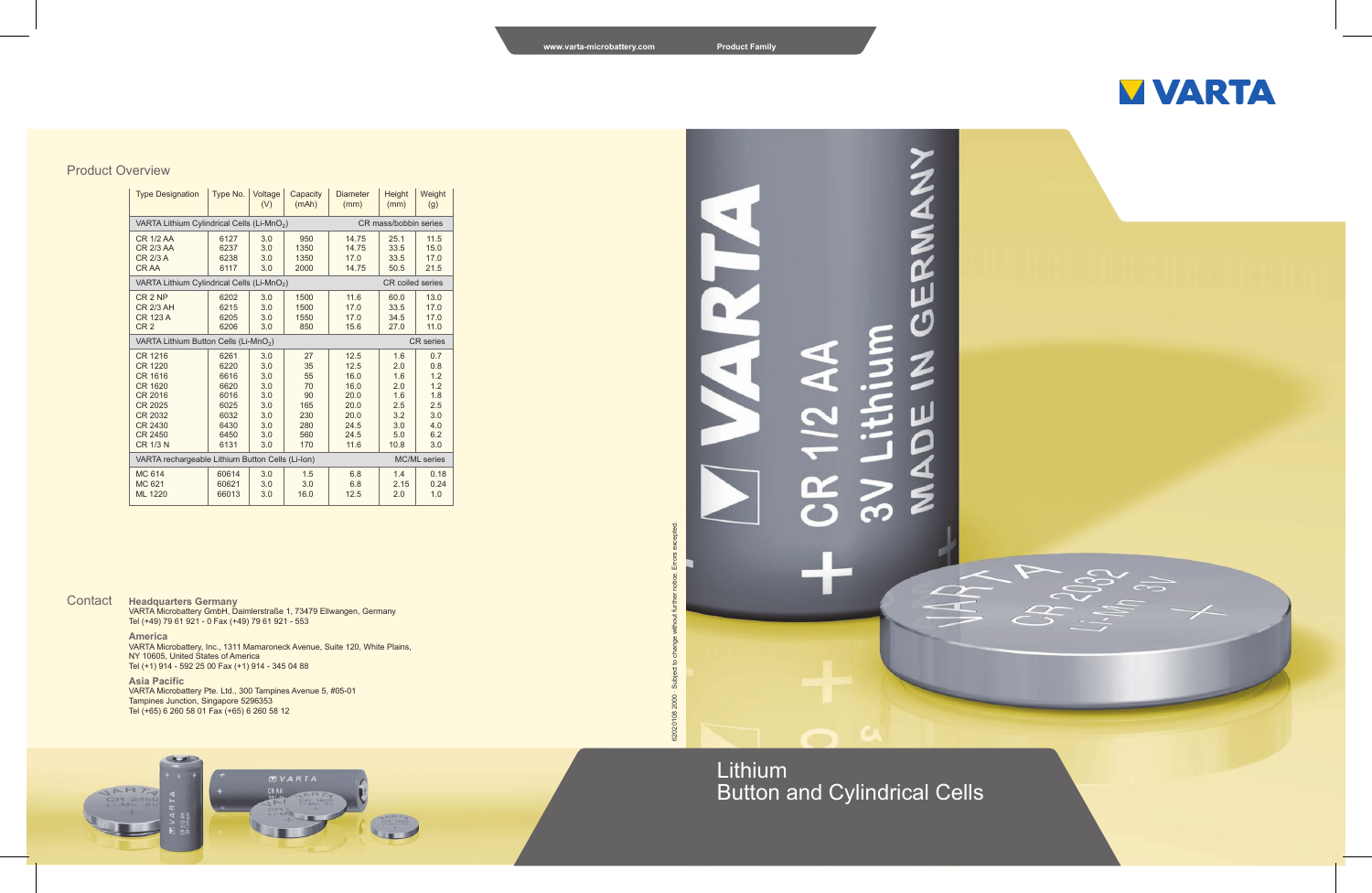VARTA Microbattery combines entrepreneurial substance, strategic visions and technological competency for constantly improved products, application oriented designs and innovative product development. For more information please visit our internet page www.varta-microbattery.com.

#### Capacity Range

From CR 1216 to CR AA, from 27 mAh to 2 Ah for Primary Lithium Button and Round Cells. From MC 614 to ML 1220, from 1.5 mAh to 16 mAh for Rechargeable Lithium Ion Button Cells. VARTA Microbattery provides a full programme of Lithium Batteries for all performance requirements.

#### **Quality**

- Low self discharge (less than 1% per year at RT)
- Superior shelf life and operational life (up to 10 years and more after 15 years of experience with laser welded sealing this is not just a projection but a proven fact)
- High capacity and high rate cell construction
- Operation over a wide temperature range

### Key Features – Benefits

- Safety: all cells are UL recognized under file BBCVL MH 13654
- Broad product range: primary and rechargeable batteries for special applications
- Main power source: for small and slim portable equipment in medical and automotive applications and for safety and alarm systems
- Backup power supply: for all kind of metering systems, digital phones, PDA, MP3, MP4, cameras etc.

Lithium Cylindrical Cells – primary CR mass/bobbin series

Typical Applications:

■ Metering ■ Industrial electronics

| <b>Type Designation</b>                                | Type No.<br>Voltage (V) |     | Capacity (mAh) |  |  |  |
|--------------------------------------------------------|-------------------------|-----|----------------|--|--|--|
| VARTA Lithium Cylindrical Cells (Li-MnO <sub>2</sub> ) |                         |     |                |  |  |  |
| CR 1/2 AA                                              | 6127                    | 3.0 | 950            |  |  |  |
| CR 2/3 AA                                              | 6237                    | 3.0 | 1350           |  |  |  |
| CR 2/3 A                                               | 6238                    | 3.0 | 1350           |  |  |  |
| CR AA                                                  | 6117                    | 3.0 | 2000           |  |  |  |
|                                                        |                         |     |                |  |  |  |



Lithium Cylindrical Cells – primary CR coiled series

Typical Applications:

■ Medical ■ Home security ■ Automotive

| <b>Type Designation</b>                                               | Type No.                     | Voltage (V)              | Capacity (mAh)              |  |  |  |
|-----------------------------------------------------------------------|------------------------------|--------------------------|-----------------------------|--|--|--|
| VARTA Lithium Cylindrical Cells (Li-MnO <sub>2</sub> )                |                              |                          |                             |  |  |  |
| CR <sub>2</sub> NP<br><b>CR 2/3 AH</b><br>CR 123 A<br>CR <sub>2</sub> | 6202<br>6215<br>6205<br>6206 | 3.0<br>3.0<br>3.0<br>3.0 | 1500<br>1500<br>1550<br>850 |  |  |  |

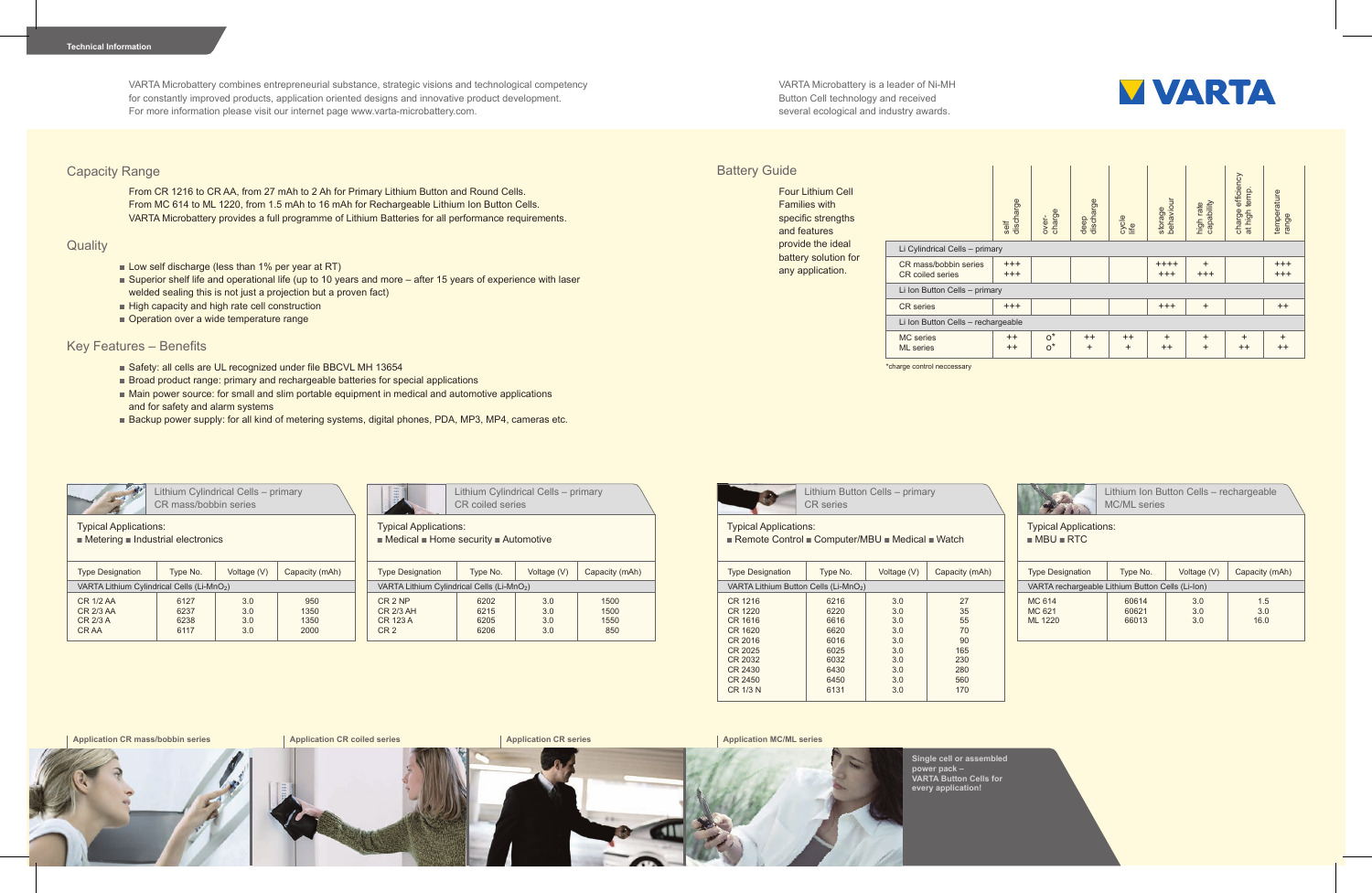VARTA Microbattery is a leader of Ni-MH Button Cell technology and received several ecological and industry awards.



# **Battery Guide**

Four Lithium Cell Families with specific strengths and features provide the ideal battery solution for any application.

|                                           | discharge<br>self                  | charge<br>over- | discharge<br>deep    | cycle<br>life        | behaviour<br>storage | capability<br>high rate | efficiency<br>temp.<br>charge<br>at high t | temperature<br>range |
|-------------------------------------------|------------------------------------|-----------------|----------------------|----------------------|----------------------|-------------------------|--------------------------------------------|----------------------|
| Li Cylindrical Cells - primary            |                                    |                 |                      |                      |                      |                         |                                            |                      |
| CR mass/bobbin series<br>CR coiled series | $^{+++}$<br>$^{+++}$               |                 |                      |                      | $++++$<br>$^{+++}$   | $\ddot{}$<br>$^{+++}$   |                                            | $^{+++}$<br>$^{+++}$ |
| Li Ion Button Cells - primary             |                                    |                 |                      |                      |                      |                         |                                            |                      |
| <b>CR</b> series                          | $^{+++}$                           |                 |                      |                      | $^{+++}$             | $\ddot{}$               |                                            | $^{++}$              |
| Li Ion Button Cells - rechargeable        |                                    |                 |                      |                      |                      |                         |                                            |                      |
| <b>MC</b> series<br><b>ML</b> series      | $^{\mathrm{+}}$<br>$^{\mathrm{+}}$ | $o^*$<br>$o^*$  | $^{++}$<br>$\ddot{}$ | $^{++}$<br>$\ddot{}$ | $\ddot{}$<br>$^{++}$ | $\ddot{}$<br>$\ddot{}$  | $\ddot{}$<br>$^{++}$                       | $\ddot{}$<br>$^{++}$ |

\*charge control neccessary



Lithium Button Cells – primary CR series

Typical Applications:

| Remote Control Computer/MBU Medical Watch |  |  |  |
|-------------------------------------------|--|--|--|
|-------------------------------------------|--|--|--|

| <b>Type Designation</b>                           | Type No. | Voltage (V) | Capacity (mAh) |  |  |
|---------------------------------------------------|----------|-------------|----------------|--|--|
| VARTA Lithium Button Cells (Li-MnO <sub>2</sub> ) |          |             |                |  |  |
| CR 1216                                           | 6216     | 3.0         | 27             |  |  |
| CR 1220                                           | 6220     | 3.0         | 35             |  |  |
| CR 1616                                           | 6616     | 3.0         | 55             |  |  |
| CR 1620                                           | 6620     | 3.0         | 70             |  |  |
| CR 2016                                           | 6016     | 3.0         | 90             |  |  |
| CR 2025                                           | 6025     | 3.0         | 165            |  |  |
| CR 2032                                           | 6032     | 3.0         | 230            |  |  |
| CR 2430                                           | 6430     | 3.0         | 280            |  |  |
| CR 2450                                           | 6450     | 3.0         | 560            |  |  |
| CR 1/3 N                                          | 6131     | 3.0         | 170            |  |  |
|                                                   |          |             |                |  |  |



Lithium Ion Button Cells – rechargeable ML series

Typical Applications: ■ MBU ■ RTC

| <b>Type Designation</b>                          | Type No. | Voltage (V) | Capacity (mAh) |  |  |  |
|--------------------------------------------------|----------|-------------|----------------|--|--|--|
| VARTA rechargeable Lithium Button Cells (Li-lon) |          |             |                |  |  |  |
| ML 1220<br>66013                                 |          | 3.0         | 16.0           |  |  |  |

**Application ML series**



**Single cell or assembled power pack – VARTA Button Cells for every application!**